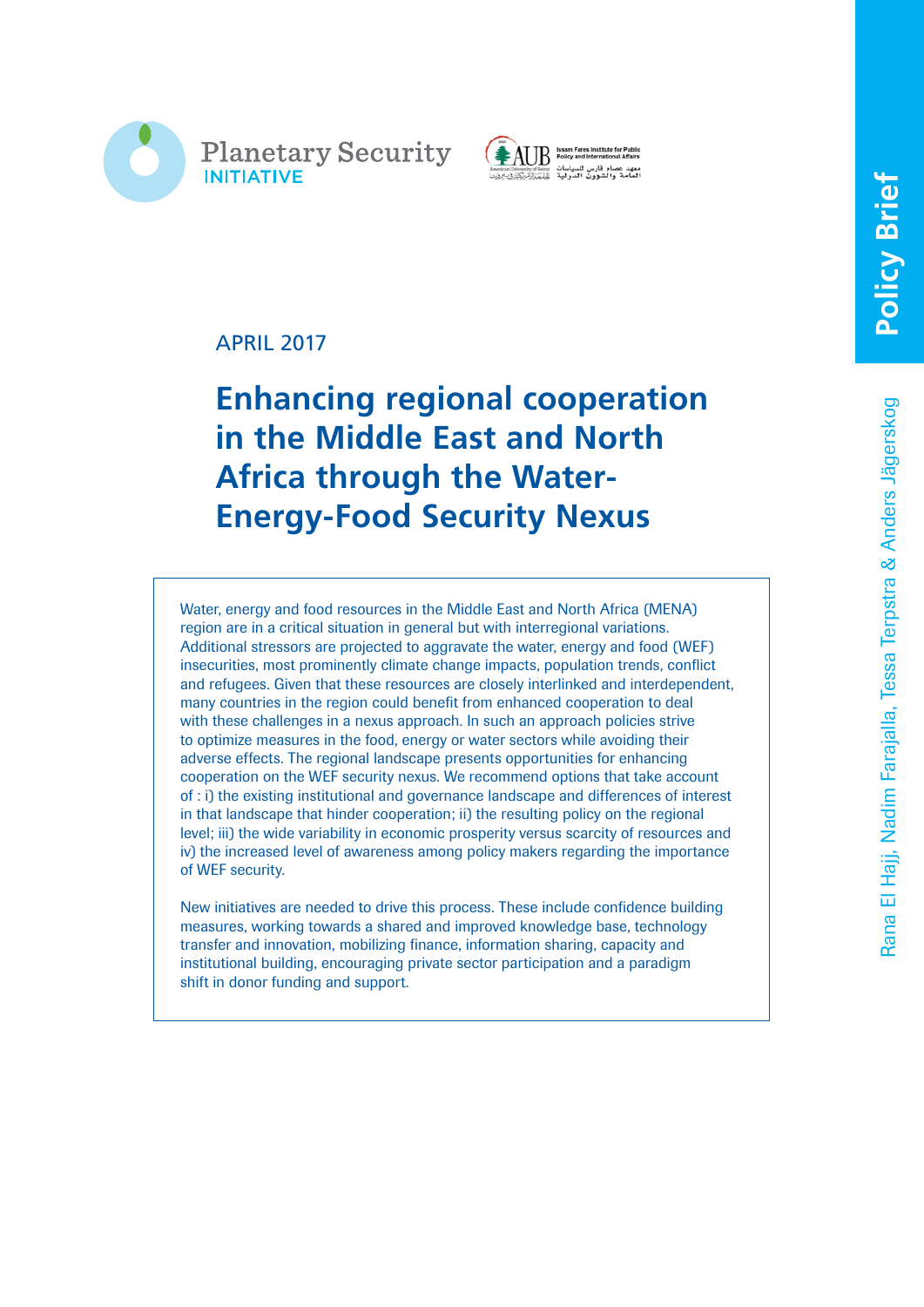# **Stresses on water, energy and food security in the Middle East and North Africa Region**

### **Water, energy and food resources**

The Middle East North Africa (MENA) region is one of many contradictions and extremes in terms of its natural resources, socioeconomic contexts, level of development and per capita income. The region, which is mostly rich in conventional energy resources such as oil and gas, is one of the most water scarce and food import dependent regions in the world. The richness and scarcity are not pervasive but come with large interregional variations. While most of the Gulf Cooperation Council countries fall below the 100 m3 /capita/year of total renewable water resources, other countries such as Lebanon, Syria and Egypt are closer to the 1000 m3 /capita/year water scarcity threshold level. Iraq on the other hand fares much better than the rest of the region with 2467 m3 /capita/year, although most of this water does not originate from Iraq itself.<sup>1</sup> With nearly 80% of its fresh water coming from regions outside its boundaries, the whole region tends to be highly dependent on transboundary water, which plays a significant role in national water security and raises the potential for conflict.

Close to 60% of the main agricultural products that form the basis of the Arab population diet originate from outside the region.<sup>2</sup> The region is not only the largest importer of food in the world but also the largest importer of cereals. This dependency makes the region's countries vulnerable to market prices and fluctuations in production yields in other regions. Water and land availability as well as low yields

are significant constraints to agricultural productivity in Arab countries.3

The region is well known for being rich in fuel and natural gas; however major interregional discrepancies exist. The majority of countries outside the Arabian Peninsula are actually net importers of oil. Figure 1 shows a sample of this spectrum.

Existing insecurities in water, energy and food in the region have been linked to some of the conflicts in the region acting as a threat multiplier as well as pressure points.<sup>4,5</sup> One recent example is the devastating ongoing war in Syria which started as the result of complex interrelated sociopolitical and economic factors including, as well as challenges associated with climate variability and changes in the availability of freshwater.<sup>6</sup> These insecurities are expected to be further intensified with the projected impacts of climate change, increase in population growth, economic growth, increase in urbanization rate and the ongoing security conflicts in the region.<sup>7</sup>

#### **Climate Change Impacts**

According to several reports including those of the Intergovernmental Panel on Climate Change and the Regional Initiative for the Assessment of the Impact of Climate Change on Water Resources and Socio-Economic

- 5 Darwish, M.R., Farajalla, N.S., and R. Masri, 2008. "Inter-temporal Economic Impact of the July 2006 War on Lebanon's Agricultural Sector." Disasters - The Journal of Disasters Studies, Policy and Management. Blackwell Publishing.
- 6 Gleick, P., 2014. 'Water, Drought, Climate Change, and Conflict in Syria', *Energy, Climate and Society, (5|), 331-340*. [http://journals.ametsoc.org/doi/](http://journals.ametsoc.org/doi/full/10.1175/WCAS-D-13-00059.1) [full/10.1175/WCAS-D-13-00059.1](http://journals.ametsoc.org/doi/full/10.1175/WCAS-D-13-00059.1) *(Accessed on March 20, 2017)*.
- 7 Adapted from Chnais E., et al. 2016. *Water, Energy, Food Nexus: An Outlook on Public Institutions in the Arab World*, Beirut, Issam Fares Institute for Public Policy and International Affairs.

<sup>1</sup> Food and Agriculture Organization of the United Nations (FAO), AQUASTAT Main Database, 2016, [http://www.fao.org/nr/water/aquastat/main/index.](http://www.fao.org/nr/water/aquastat/main/index.stm) [stm](http://www.fao.org/nr/water/aquastat/main/index.stm) (accessed November 2016).

<sup>2</sup> Khouri, N., 2012. 'Setting priorities for food security in the Arab world: Early results of an international collaboration', Paper presented at the joint IFPRI -ESC WA Conference Food Secure, Arab World, A roadmap for policy and research, Beirut, 6-7 February.

<sup>3</sup> FAO, World Bank and IFPRI, *Improving food security in the Arab countries*, 2009, January.

<sup>4</sup> Farajalla, N.S. 2009. "Water Resources and Conflict in Lebanon" in Losing Paradise: The Water Crisis in the Mediterranean (Holst-Warhaft and Steenhuis eds.) Ashgate Publishing Ltd., Surrey, UK. ISBN 978-0-7546-7573-0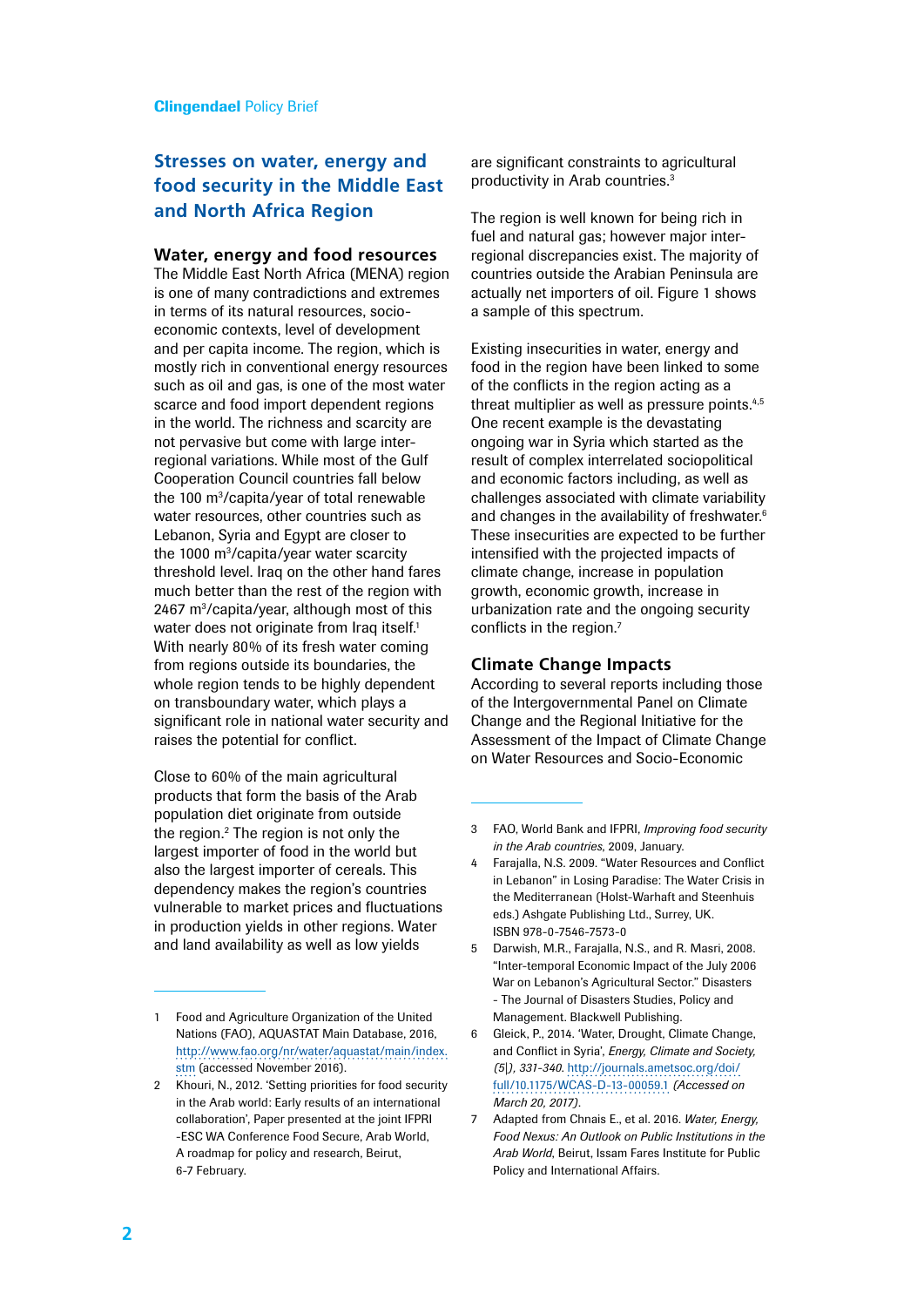

Figure 1 Oil production, consumption and net export/import in selected Arab countries

Vulnerability in the Arab Region (RICCAR), the region overall is expected to become drier and warmer.

According to RICCAR, the region will witness an increase in temperature ranging between 0.3 ˚C and 2.4 ˚C in a moderate scenario of climate change and an increase between 1.1 °C and 3.4 °C in a worst case scenario, with an even higher increase by the end of the century. Morocco as part of the Sahara area will be one of the most affected countries as well as Yemen and parts of Saudi Arabia by the temperature increases.

It is projected that countries of the Arab world will witness longer periods of warming and an increase in number of dry days specifically in countries on the Mediterranean and some parts of the Arab Peninsula.8

The IPCC 5<sup>th</sup> Assessment Report projected that most of the MENA region will experience a decrease in precipitation. By the end of the century, the regions most affected by a decrease in precipitation are the coastal

areas as well as the Atlas and the upper Euphrates and Tigris river basins.<sup>9</sup> Further, it is expected that the frequency of droughts will increase as well as their duration $10,11$ 

The projected climate change will not only impact water availability, agricultural productivity and demand on energy. It will also lead to an increased risk of natural disasters and higher rates of internal and regional displacement. According to one of the projections, the impacts of climate change will decrease agricultural productivity in Lebanon and result in an increase in national net migration of 3.19% between 2010 and 2030.<sup>12</sup>

- 11 Collins, M., R. Knutti, et al. 2013: Chapter 12: Longterm Climate Change: Projections, Commitments and Irreversibility. Climate Change 2013: Impacts, Adaptation and Vulnerability. Contribution of Working Group I to the Fifth Assessment Report of the Intergovernmental Panel on Climate Change.
- 12 Haddad, E., et al. 2014. 'Climate Change in Lebanon: Higher-order Regional Impacts from Agriculture', *Region*, 9–24 (1), [https://www.](https://www.aub.edu.lb/ifi/public_policy/climate_change/ifi_cc_texts/Documents/20140224_CC_Nereus.pdf) [aub.edu.lb/ifi/public\\_policy/climate\\_change/](https://www.aub.edu.lb/ifi/public_policy/climate_change/ifi_cc_texts/Documents/20140224_CC_Nereus.pdf) [ifi\\_cc\\_texts/Documents/20140224\\_CC\\_Nereus.pdf](https://www.aub.edu.lb/ifi/public_policy/climate_change/ifi_cc_texts/Documents/20140224_CC_Nereus.pdf) (accessed October 2016).

<sup>8</sup> United Nations and League of Arab States, *Climate Projections and Extreme Climate Indices for the Arab Region*, booklet 2 under the framework of the Regional Initiative for the assessment of the impact of Climate change on water Resources and Socio-Economic Vulnerability in the Arab Region (RICCAR), 2015.

<sup>9</sup> *Ibid*.

<sup>10</sup> Kim, D., and H. Byun, 2009: Future pattern of Asian drought under global warming scenario. Theoretical and Applied Climatology, 98, 137-150.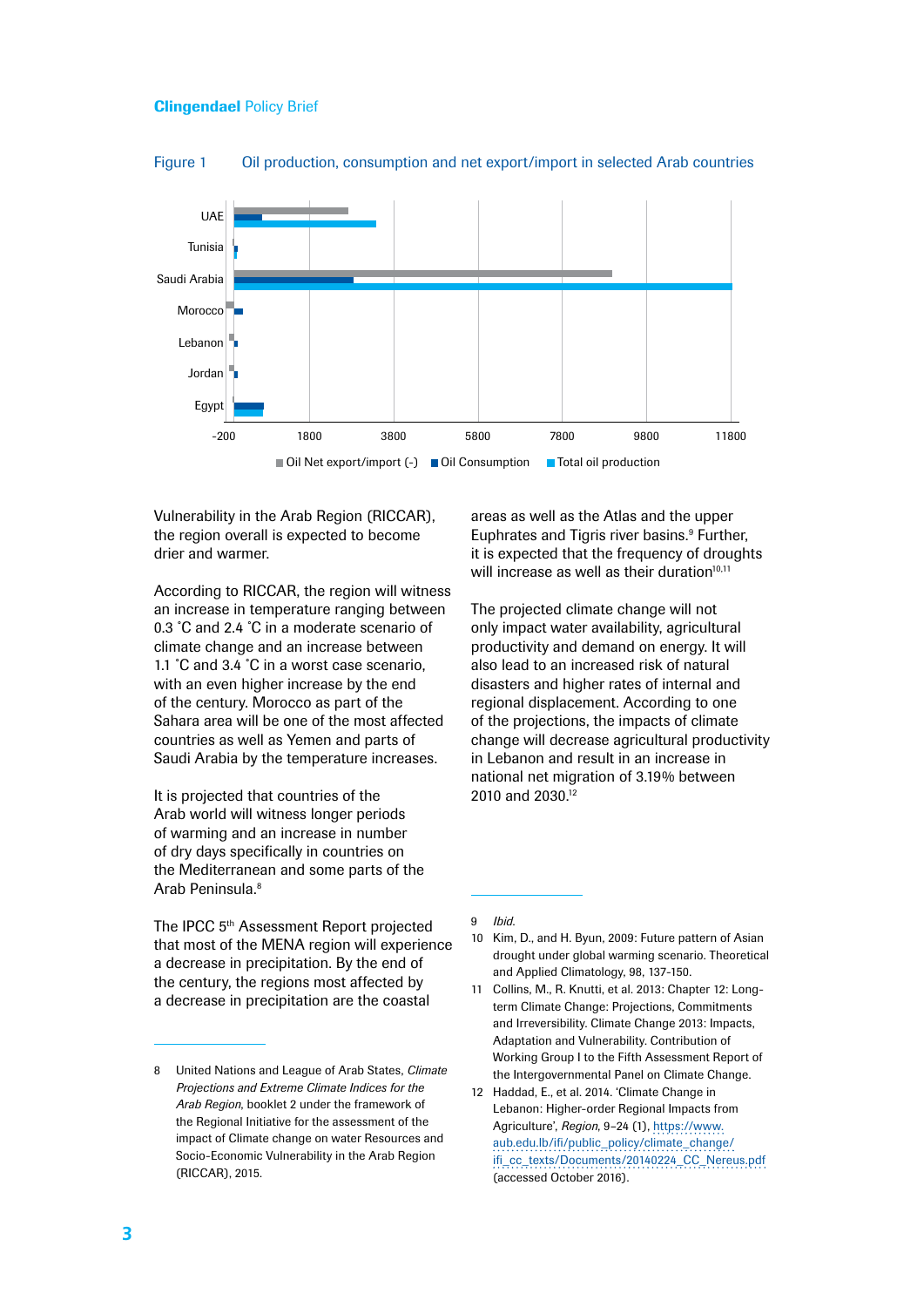

### Figure 2 Growth rates of urban agglomerations by size class (2014-2030)

Designations employed and the presentation of material on this map do not imply the expression of any opinion whatsoever on<br>the part of the Secretariat of the United Nations concerning the legal status of any country, terr oncerning the delimitation of its frontiers or boundar

## **Population Growth Trends**

The population (which already more than doubled in the last three decades) in the region is projected to increase by twothirds by 2050 with a significant increase in urban population.13 The growth rate in cities of the region is 1-3% (cf. Figure 2). Come mid-century Egypt is expected to be the 12<sup>th</sup> most-populated country in the world.<sup>14</sup> With the increasing trend in population growth as well as consumption patterns, an increase in demand on already scarce resources will naturally occur.

#### **Conflict and Refugees**

The increase in population in the MENA region is accompanied by other population challenges such as refugees and internally displaced people resulting from regional conflicts. Scarcity in natural resources – considered a "threat multiplier" to conflict, by governments, regional and international organizations – is creating a vicious cycle of insecurity. According to IDMC, half of the

13 ESCWA, *The Demographic Profile of the Arab Countries*, 2014.

top ten countries with the highest internally displaced people due to conflict in 2015 were located in the Arab world.<sup>15</sup> MENA has the largest refugee population in the world.<sup>16</sup> Countries such as Lebanon and Jordan are hosting large numbers of refugees resulting in further pressure and demand on their already vulnerable resources.<sup>17</sup>

## **Interlinkages between Water, Energy and Food**

Given the variability in the distribution of water, energy and food (WEF) resources in the region and the ever increasing pressures on them, it is of significance that countries in the region enhance their cooperation to deal with these challenges in a complementary manner.

17 Lebanese Ministry of Environment, European Union and United Nations Development Program, Lebanon Environmental Assessment of the Syrian Conflict and Priority Interventions, 2014, September.

<sup>14</sup> Mirkin, B. 2010. 'Population Levels, Trends and Policies in the Arab Region: Challenges and Opportunities', *Arab Human Development Report Research Paper Series*, United Nations development Programme regional Bureau for Arab States.

<sup>15</sup> Internal displacement monitoring center, Global Internal Displacement Database, 2016, <http://www.internal-displacement.org/database/> (accessed November 2016).

<sup>16</sup> Population Reference Bureau, *Population trends and Challenges in the MENA*, 2001, [http://www.prb.org/](http://www.prb.org/Publications/Reports/2001/PopulationTrendsandChallengesintheMiddleEastandNorthAfrica.aspx) [Publications/Reports/2001/PopulationTrendsand](http://www.prb.org/Publications/Reports/2001/PopulationTrendsandChallengesintheMiddleEastandNorthAfrica.aspx) [ChallengesintheMiddleEastandNorthAfrica.aspx](http://www.prb.org/Publications/Reports/2001/PopulationTrendsandChallengesintheMiddleEastandNorthAfrica.aspx) (accessed November 2016).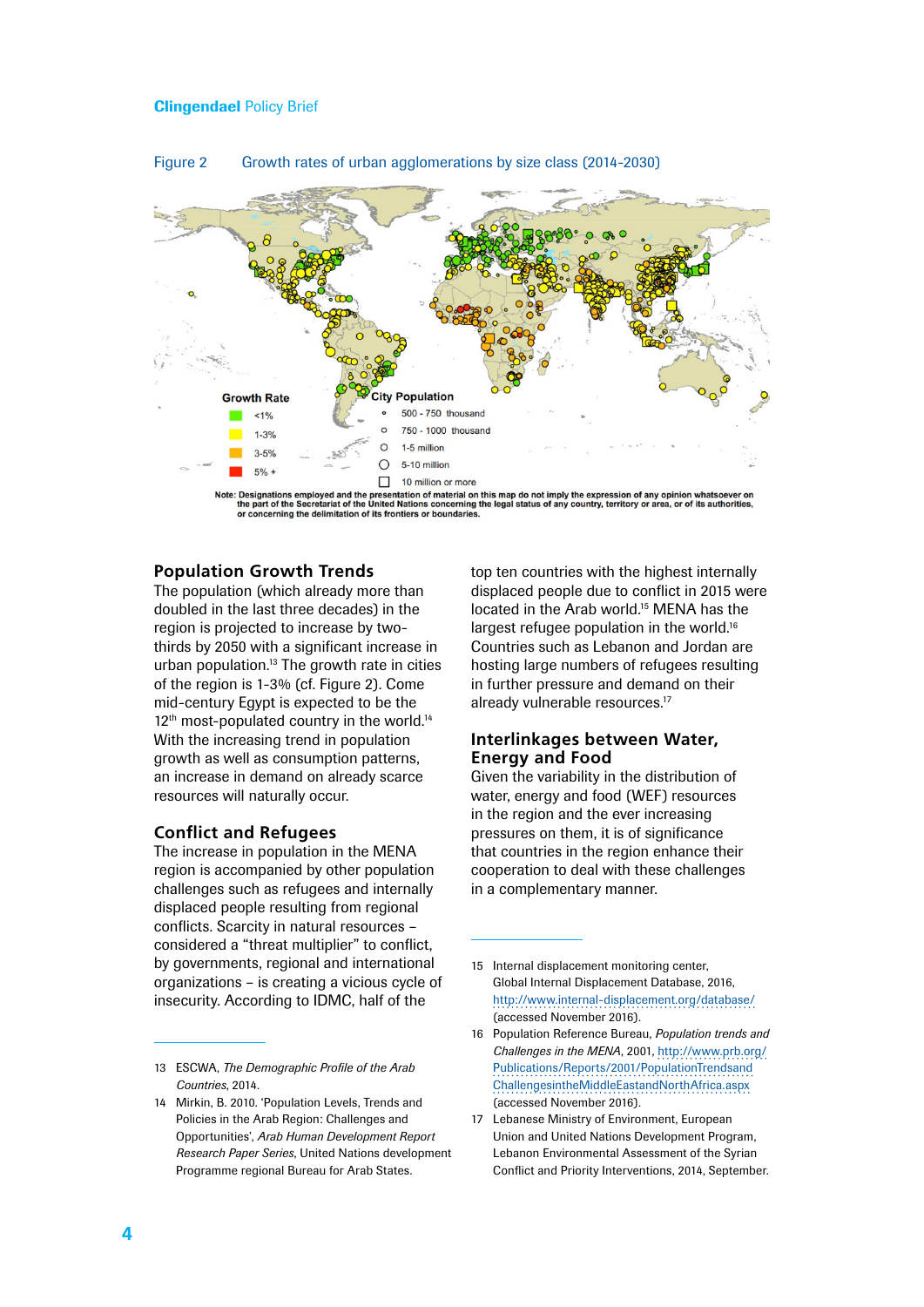Water, energy and food security are closely interlinked in a region such as the MENA. Agriculture consumes close to 90% of water in some Arab countries while it contributes to less than 6% to the GDP. Generation of energy at various stages demands water. For example in Egypt 25% of the electrical generation capacity is based on fresh water systems.<sup>18</sup> Energy is needed to make water available at nearly all stages from extraction to delivery to end users. Desalination and re-use, both of which are highly energy intensive, are key sources of water in the region. Saudi Arabia and the United Arab Emirates alone produce around a third of the desalinated water in the world.<sup>19</sup> In Saudi Arabia, approximately 65 percent of domestic oil use is for desalination.20 It is estimated that close to 15% of the electrical consumption in the Arab world goes into the water cycle.21 Energy is also needed in food production at different stages starting from pumping needs for irrigation to transportation of produce and finally refrigeration. In other, less rich parts of the region, however, water and energy needed for food production are still lacking.

With this intricate interdependency between the three resources in a region already scarce in more than one coupled with an ever increasing variability in availability, an integrated or nexus approach to resources management and cooperation appears to be the evident way forward. The nexus approach, identifies water, energy and food as the central sectors and advocates for better physical as well as policy and

governance integration.22 It is an approach that integrates management and governance across sectors and scales.23 'A nexus approach can support a transition to sustainability, by reducing trade-offs and generating additional benefits that outweigh the transaction costs associated with stronger integration across sectors'.24

# **The regional landscape; opportunities for cooperation on the WEF security nexus**

Several ways could be envisaged to strengthen cooperation, on different levels being bilateral or multilateral, in the WEF security nexus. This is vital not only in view of the need to reduce scarcities and improve levels of access to affordable food, water and energy to the population of MENA countries, but could also have positive spin-offs for reducing tensions in the region.

#### **Institutional opportunities**

Governing institutions in the region, be it at a national or regional level, are generally structured in a "silo" manner - mainly concerned with one sector. At the regional level, institutional arrangements and initiatives, under the umbrella of the regional bodies of the League of Arab States (LAS), the United Nations Economic and Social Commission for Western Asia (UN ESCWA), and the Gulf Cooperation Council (GCC), are mandated to collaborate and coordinate among countries in the Arab region on the different elements of the WEF. Examples include the Arab Ministerial Water Council (AMWC), the Arab Ministerial Council for Electricity (AMCE) and the General Assembly of Arab Ministers for Agriculture (GAAMA), the Council of Arab Ministers Responsible for the Environment (CAMRE), and the Joint Committee on Environment and Development in the

<sup>18</sup> Siddiqi, A., and Anadon, L. 2011. 'The Water-Energy Nexus in the Middle East and North Africa,' *Energy Policy*, 39 (8), 4529-4540.

<sup>19</sup> United Nations Economic and Social Commission for Western Asia (UN-ESCWA), *Water Development Report 3, Role of desalination in addressing water scarcity*, 2009.

<sup>20</sup> Farajalla, N.S. 2013. "Future of Water Supply and Demand in the Gulf States," in Water and Food Security in the Arabian Gulf, Emirates Center for Strategic Studies and Research. ISBN 978-9948-14-622-3

<sup>21</sup> Abdel Gelil, I. et al. 2013. *Sustainable Energy in the Arab World: Prospects, Challenges and Opportunities*, [www.afedonline.org/report2013/](http://www.afedonline.org/report2013/english.html) [english.html](http://www.afedonline.org/report2013/english.html) (accessed October 2016).

<sup>22</sup> Hoff, H. 2011. 'Understanding the Nexus', Background Paper for the Bonn 2011 Conference: The Water, Energy and Food Security Nexus, Stockholm Environment Institute, Stockholm.

<sup>23</sup> *Ibid*.

<sup>24</sup> *Ibid*.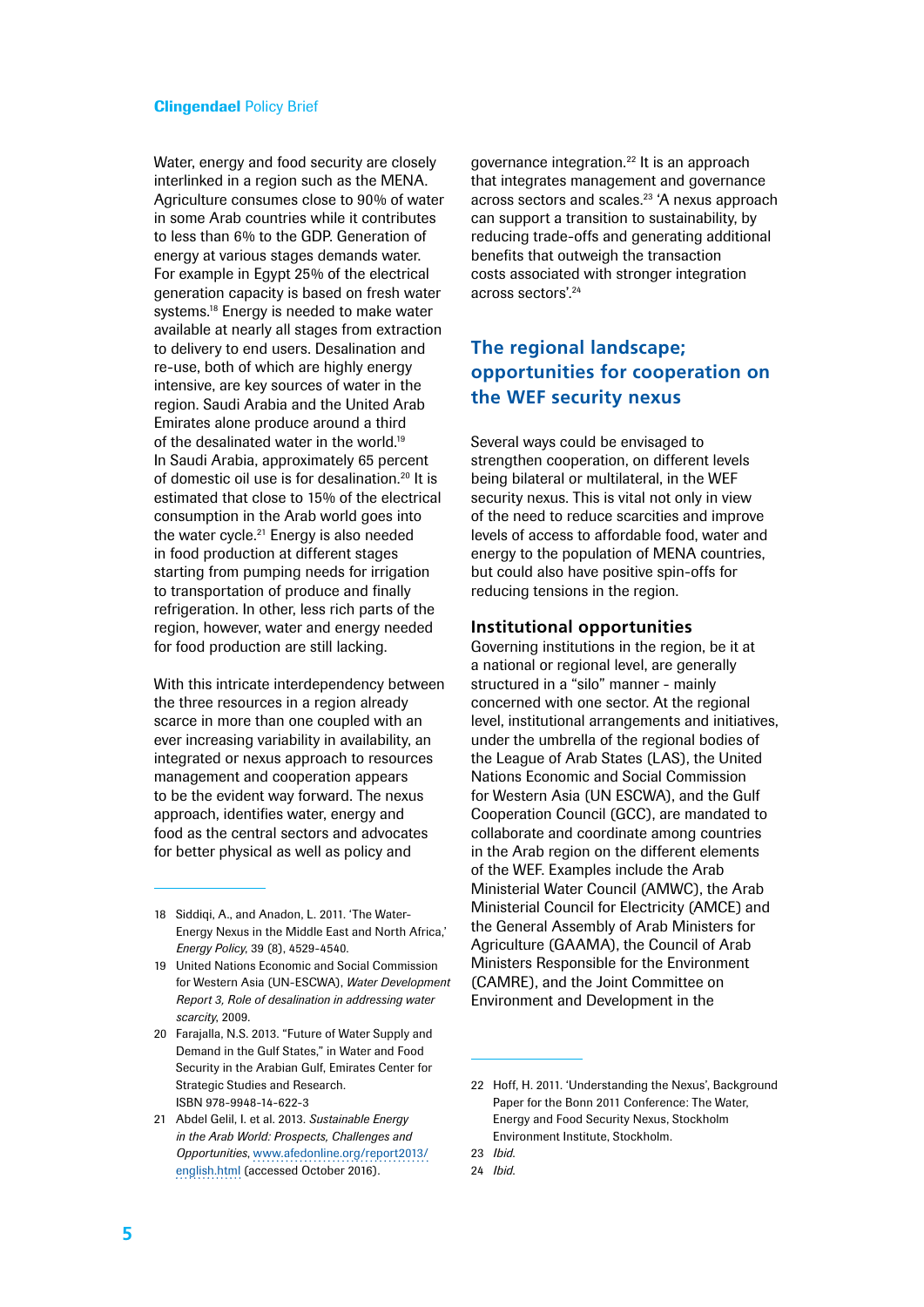Arab Region (JCEDAR).25 Other institutions include the Regional center for Renewable Energy and Energy Efficiency (RCREEE) which was created in 2008 to enable and increase adoption of renewable energy and energy efficiency in 17 Arab states.

Even though the regional institutional landscape remains mostly sectoral in structure, the WEF nexus approach may represent an opportunity for enhancing cooperation at the regional level. Enhancing coordination and collaboration mechanisms amongst institutions is key for mainstreaming the WEF nexus approach at local, national and Arab regional levels, not necessarily establishing new institutions.26

#### **Policy opportunities**

Several regional strategies on the WEF were developed and adopted by the abovementioned regional institutions. Even though these strategies, in general, follow the same silo thinking within the different sectors, some of their objectives may present an opportunity for enhancing cooperation between Arab states in a nexus approach.

The Arab strategy and action plan for water security in the Arab Region to meet the challenges and future needs for sustainable development 2010-2030 was adopted by the Arab Ministerial council in 2012 and 2014. The strategy suggests strengthening cooperation among Arab States to manage shared water resources, exploiting the comparative advantages of Arab States in the field of water resources and enhancing cooperation and exchange of experiences and information between Arab States. The strategy discusses increasing efficiency of water use especially in agriculture and the expansion in the use of non-conventional water sources as "water desalination will

25 Chnais E., et al. 2016. *Water, Energy, Food Nexus: An Outlook on Public Institutions in the Arab World*, Beirut, Issam Fares Institute for Public Policy and International Affairs.

become an irreplaceable strategic option for the future".27

The Arab Sustainable Agricultural Development Strategy 2005 to 2025, adopted by AOAD (Arab Organization for Agricultural Development), identifies water as the key determinant for sustainable agricultural development and calls for Arab cooperation in investing in shared water basins, in developing conventional and non-conventional water resources, and in using renewable energy sources in water desalination.28

The "Pan-Arab Strategy for the Development of Renewable Energy Applications: 2010 – 2030" was adopted by the 3rd Arab Economic and Social Development Summit of January 2013. The strategy identifies electricity interconnections between countries of the region as a cornerstone in regional cooperation. The strategy discusses the potential and opportunities for untapped renewable energy options in several places, especially with regards to water desalination, small hydropower generation, pumping to storage facilities and pumping for water distribution in Arab countries. "The study recommends focusing regional cooperation activities on several initiatives that can influence and expedite the countries' readiness to prepare their National Renewable Action Plans such as exploring potentials and opportunities for untapped renewable energy options, including water desalination, small hydro and pumped storage options".29

<sup>26</sup> El Hajj, R. and Farajalla, N. 2016. *Nexus Governance and the Role of Institutions*, Policy Brief, The WEF Nexus in the Arab Region Series, the League of Arab States (LAS).

<sup>27</sup> League of Arab States, *Strategy for Water Security in the Arab Region to Meet the Challenges and Future Needs for Sustainable Development 2010- 2030*, 2012, [http://www.accwam.org/Files/Arab\\_](http://www.accwam.org/Files/Arab_Strategy_for_Water_Security_in_the_Arab_Region_to_meet_the_Challenges_and_Future_Needs_for_Sustainable_Development_-_2010-2030.pdf) [Strategy\\_for\\_Water\\_Security\\_in\\_the\\_Arab\\_Region\\_](http://www.accwam.org/Files/Arab_Strategy_for_Water_Security_in_the_Arab_Region_to_meet_the_Challenges_and_Future_Needs_for_Sustainable_Development_-_2010-2030.pdf) [to\\_meet\\_the\\_Challenges\\_and\\_Future\\_Needs\\_](http://www.accwam.org/Files/Arab_Strategy_for_Water_Security_in_the_Arab_Region_to_meet_the_Challenges_and_Future_Needs_for_Sustainable_Development_-_2010-2030.pdf) [for\\_Sustainable\\_Development\\_-\\_2010-2030.pdf](http://www.accwam.org/Files/Arab_Strategy_for_Water_Security_in_the_Arab_Region_to_meet_the_Challenges_and_Future_Needs_for_Sustainable_Development_-_2010-2030.pdf) (accessed November 2016).

<sup>28</sup> League of Arab States and Arab Organization for Agricultural Development, *Arab Sustainable Agricultural Development Strategy: 2005 to 2025*, 2007.

<sup>29</sup> International Renewable Energy Agency and League of Arab States, *The Pan-Arab Strategy for the Development of Renewable Energy Applications: 2010 – 2030, 2014*, [http://www.](http://www.irena.org/DocumentDownloads/Publications/IRENA_Pan-Arab_Strategy_June 2014.pdf) [irena.org/DocumentDownloads/Publications/](http://www.irena.org/DocumentDownloads/Publications/IRENA_Pan-Arab_Strategy_June 2014.pdf) [IRENA\\_Pan-Arab\\_Strategy\\_June%202014.pdf](http://www.irena.org/DocumentDownloads/Publications/IRENA_Pan-Arab_Strategy_June 2014.pdf) (accessed November 2016).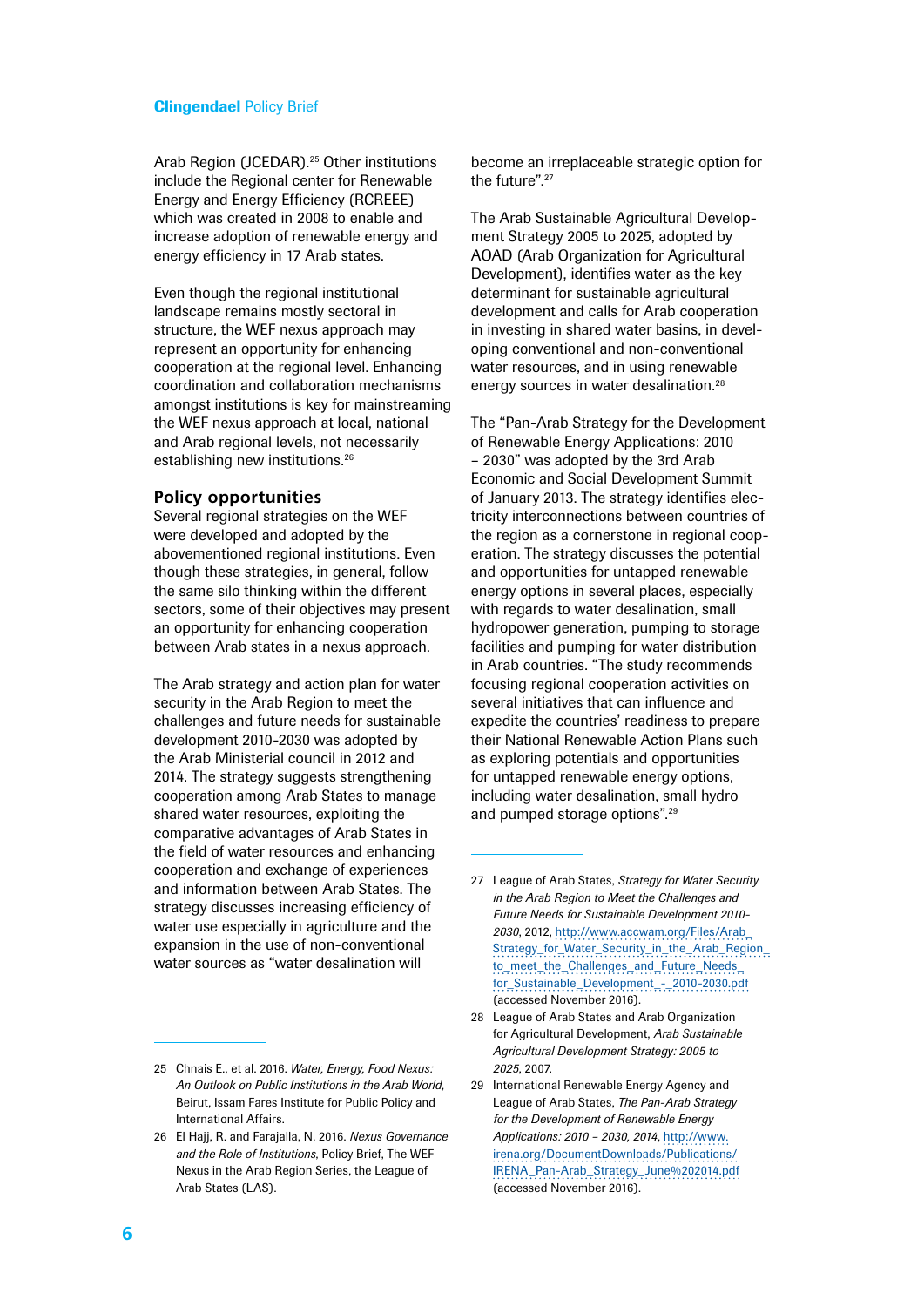The Arab Framework Action plan on Climate Change adopted by CAMRE in 2010 and The Arab Strategic Framework for Sustainable Development adopted by CAMRE in 2014 could also present an opportunity for integration among sectors and issues.

# **Financial opportunities**

Private sector and financial institutions in MENA are willing to invest in developing more sustainable agriculture, water use and energy: they see the growing business opportunities, especially as governments are moving policies in a more sustainable direction. Institutions from MENA could partner with institutions from outside MENA to access climate finance from the Green Climate Fund to invest in climate adaptation infrastructure.

# **Comparative advantage of Resources**

Having a regional outlook on water, energy and food resources in the MENA, with its wide inter-variability in richness and scarcity, represents an opportunity to make use of the comparative advantage of nations.

The potential for renewable energy in the region is high in most countries, especially in North African countries without fossil energy sources; these countries are already implementing large scale solar power projects. According to the Pan-Arab Strategy for the Development of Renewable Energy Applications 2010 – 2030, the Arab region enjoys a rich endowment of renewable energy resources, particularly solar and wind energies.

The potential for some countries such as Sudan and Iraq, rich in water and land, to act as the bread basket for the region is high. On the other hand, improving transboundary water management could open a window to improved water security.

As the WEF nexus approach aims to support decision-makers in managing resource trade-offs across different economic sectors and actors, adopting such an approach from a regional perspective taking into consideration comparative advantages could help in securing water, energy and food at national levels.

# **Increased awareness of WEF nexus**

The Adaptation to Climate Change in the Water Sector in the MENA Region Program (ACCWaM), in collaboration with several academic partners developed in 2016 a series of policy briefs on the Water, Energy and Food Nexus in the MENA region, which was presented to the League of Arab states on its request. Together with other emerging multilateral cooperations, this suggests an increased level of awareness of the importance of the nexus approach in Arab states among policymakers<sup>30</sup>, which in turn presents itself as an opportunity for regional cooperation.

# **Recommendations**

The MENA region is becoming more aware of the water-energy-food nexus concept and this, to some extent, has created a favourable environment for cooperation within a nexus approach. In order to build on this growing awareness (we suggest that) further initiatives are needed to act as drivers to enhance future intersectoral cooperation:

- Developing a solid knowledge base. Bridging the existing knowledge gap of the WEF nexus at the national and regional levels by understanding and quantifying the interlinkages between water, energy and food is akey starting point.<sup>31</sup>
- Focus on the food supply chain with its significant losses of food, water and energy.
- Support fossil fuel subsidy and water subsidy reform.
- Encouraging and promoting technology transfer and innovation within and among countries of the region.

<sup>30</sup> Chnais E., et al. 2016. *Water, Energy, Food Nexus: An Outlook on Public Institutions in the Arab World*, Beirut, Issam Fares Institute for Public Policy and International Affairs.

<sup>31</sup> AL Zubari, W. 2016. *Understanding the Nexus and Associated Risks*, Policy Brief, The WEF Nexus in the Arab Region Series, the League of Arab States (LAS).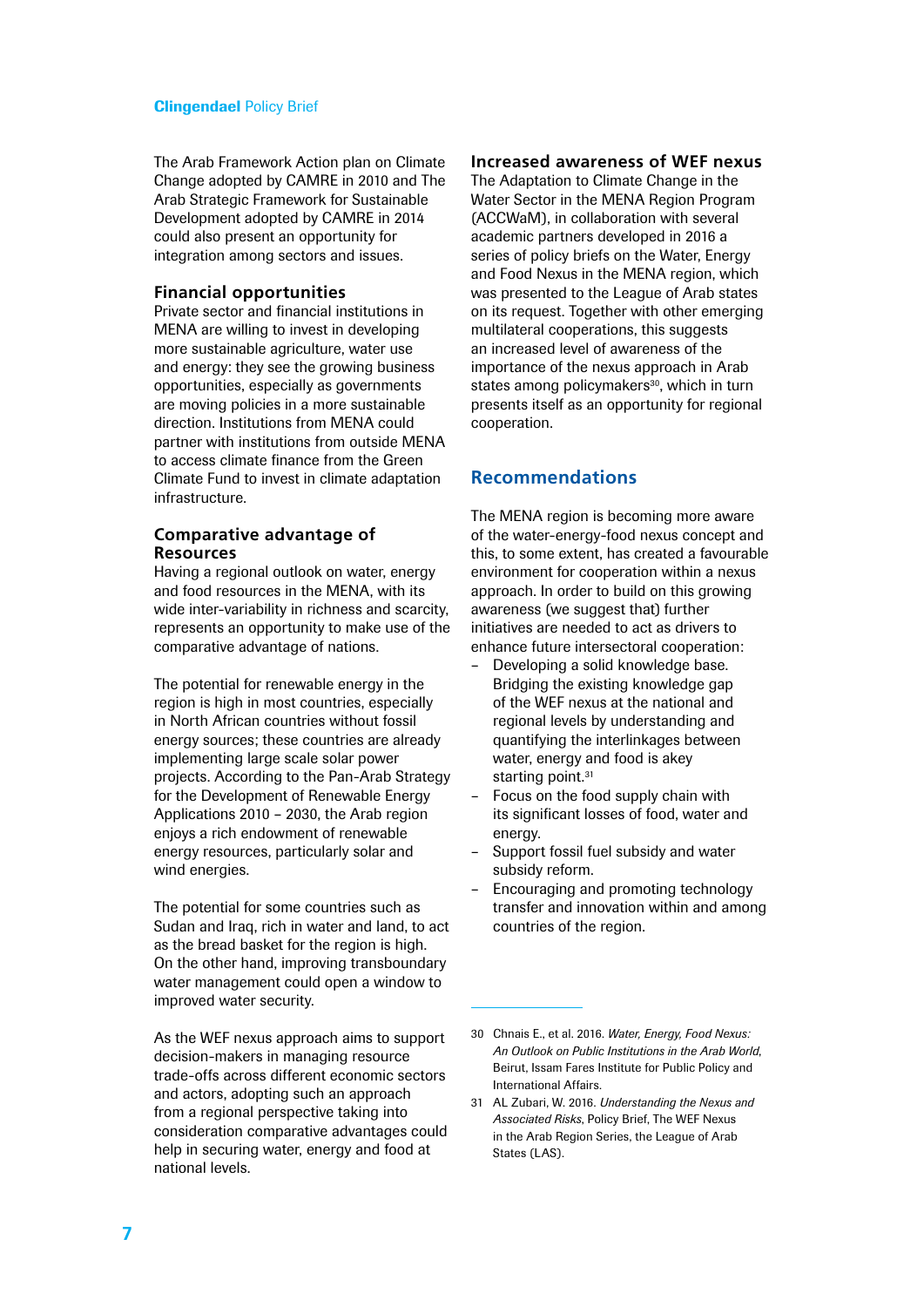- Information sharing within and between nations for improved management and planning taking the comparative advantage of different countries into consideration.
- Capacity and institution building for enhanced coordination and collaboration at both the national and regional levels.
- Mobilizing finance towards water, energy and food security projects in an integrated approach conducive to sustainable development and social stability in the region. A possible way forward on climate action in the Middle East would be teaming up of a MENA regional climate organization with an institute from outside the region eligible for climate funding. These partners could then gain access to climate financing and leverage private sector funds from the MENA region.
- Encouraging private sector participation by reducing capital risks with public (co-)financing.
- Data collection on the economic benefits of sustainability and collection of success stories of private sector investment in sustainability, to enable policy makers to develop sustainability policies.
- Lobby for a paradigm shift in donor funding and support towards a more integrated approach in program planning.
- WEF-related success stories in the region should be studied and disseminated with an eye towards up-scaling.